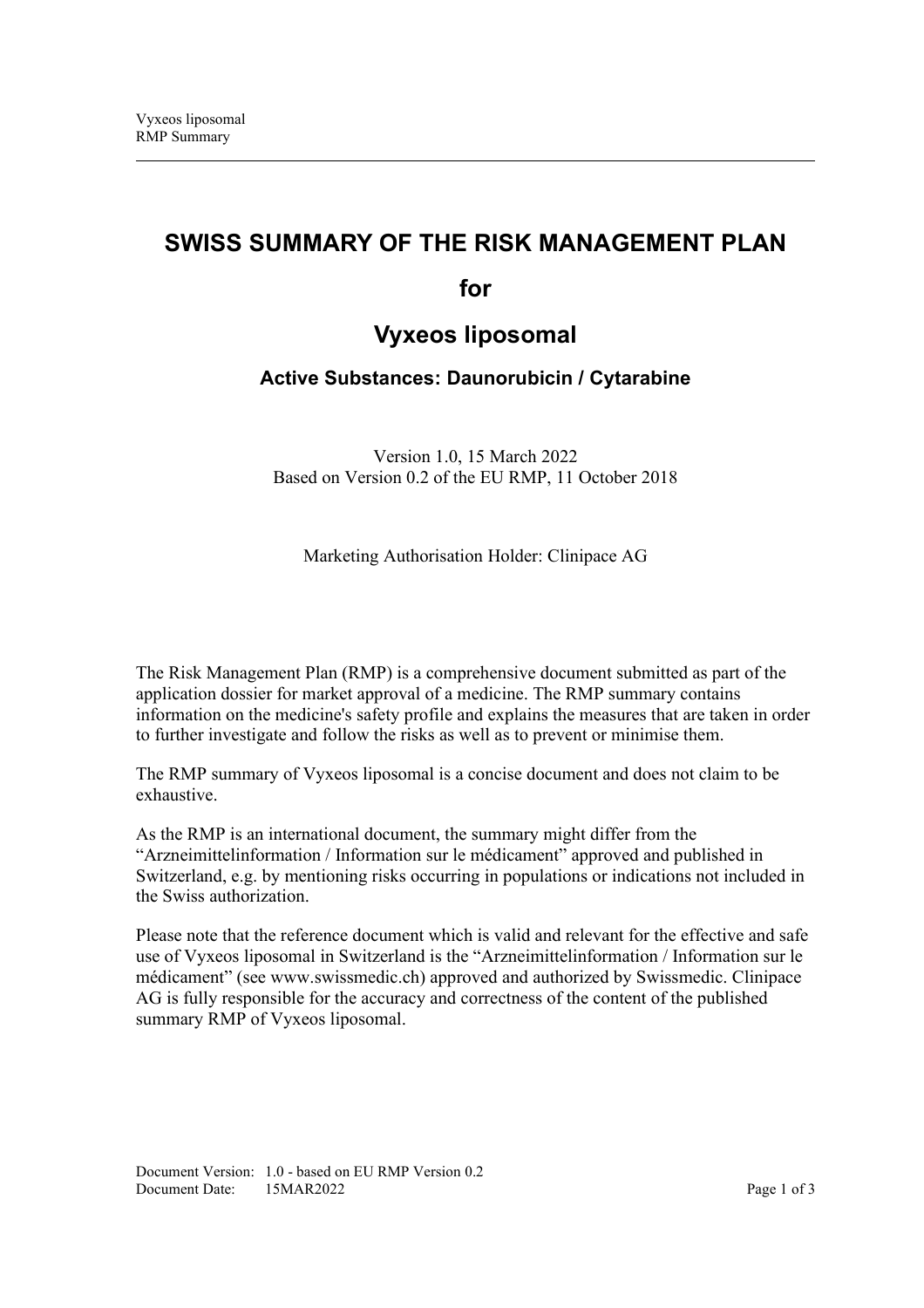## **SUMMARY OF RISK MANAGEMENT PLAN FOR VYXEOS LIPOSOMAL**

## **I THE MEDICINE AND WHAT IT IS USED FOR**

Vyxeos liposomal is authorised for the treatment of newly diagnosed adults with high-risk acute myeloid leukaemia (AML) as defined by therapy-related acute myeloid leukaemia (t-AML) or acute myeloid leukaemia with myelodysplasia-related changes (AML-MRC).

Further information about the evaluation of the benefits of Vyxeos liposomal can be found in the Vyxeos EPAR, including in its plain-language summary, available on the EMA website, under the medicine's webpage link to:

http://www.ema.europa.eu/ema/index.jsp?curl=/pages/medicines/human/medicines/human\_ med\_002273.jsp&mid=WC0b01ac058001d124

### **II RISKS ASSOCIATED WITH THE MEDICINE AND ACTIVITIES TO MINIMIZE OR FURTHER CHARACTERIZE THE RISKS**

Important risks of Vyxeos liposomal, together with measures to minimise such risks are outlined below. Measures to minimise the risks identified for medicinal products can be:

- Specific information, such as warnings, precautions, and advice on correct use, in the package leaflet and SmPC addressed to patients and healthcare professionals;
- Important advice on the medicine's packaging;
- The authorised pack size the amount of medicine in a pack is chosen so to ensure that the medicine is used correctly;
- The medicine's legal status the way a medicine is supplied to the patient (e.g., with or without prescription) can help to minimise its risks.

Together, these measures constitute routine risk minimisation measures.

In addition to these measures, information about adverse reactions is collected continuously and regularly analysed, including Period Safety Update Report (PSUR) assessment - so that immediate action can be taken as necessary. These measures constitute routine pharmacovigilance activities.

If important information that may affect the safe use of Vyxeos liposomal is not yet available, it is listed under 'missing information' below.